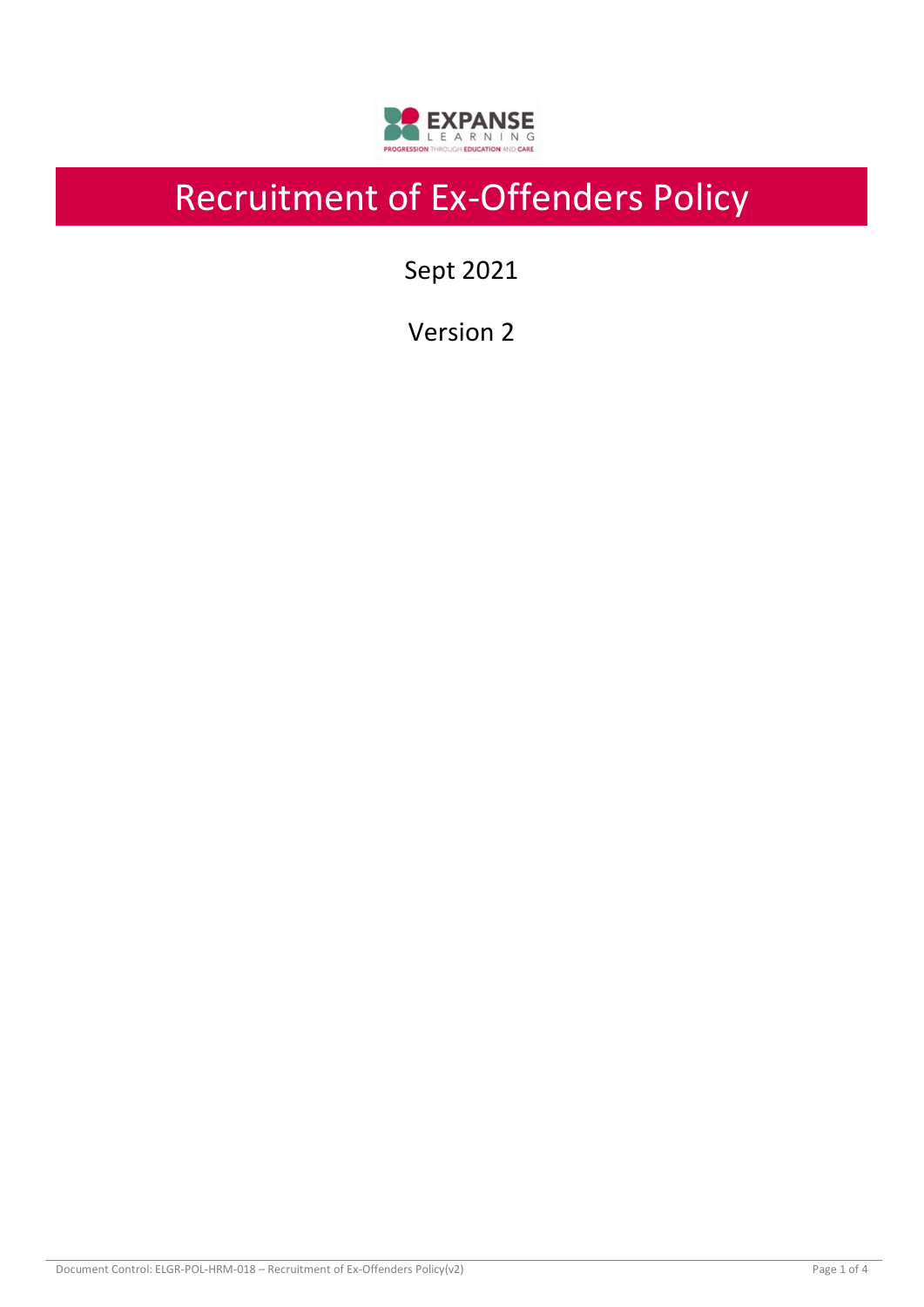## **1. Introduction**

Expanse Learning will not unfairly discriminate against any applicant for employment based on conviction or other details disclosed. Expanse Learning makes appointment decisions based on merit and ability. If an applicant has a criminal record this will not automatically bar them from employment with Expanse Learning. Each case will be decided on its merits in accordance with the objective assessment criteria.

All positions within Expanse Learning are exempt from the provisions of the Rehabilitation of Offenders Act1974. All applicants must therefore declare all previous convictions and cautions, including those which would normally be considered "spent" except those received for an offence committed in the United Kingdom if it has been filtered in accordance with the DBS filtering rules.

A failure to disclose a previous conviction (which should be declared) may lead to an application being rejected or, if the failure to disclose is discovered after employment has started, may lead to summary dismissal on the grounds of gross misconduct. A failure to disclose a previous conviction may also amount to a criminal offence.

It is unlawful for Expanse Learning to employ anyone who is barred from working with children. It is a criminal offence for any person who is barred from working with children to apply for a position at Expanse Learning. Expanse Learning will make a report to the Police and / or the DBS if:

- o it receives an application from a barred person
- $\circ$  it is provided with false information in, or in support of an applicant's application; or
- $\circ$  it has serious concerns about an applicant's suitability to work with children and/or vulnerable adults.

## **2. Assessment criteria**

In the event that relevant information (whether in relation to previous convictions or otherwise) is volunteered by an applicant during the recruitment process or obtained through a disclosure check, Expanse Learning will consider the following factors before reaching a recruitment decision:

- o whether the conviction or other matter revealed is relevant to the position in question
- o the seriousness of any offence or other matter revealed
- o the length of time since the offence or other matter occurred
- o whether the applicant has a pattern of offending behaviour or other relevant matters
- $\circ$  whether the applicant's circumstances have changed since the offending behaviour or other relevant matters; and the circumstances surrounding the offence and the explanation(s) offered by the applicant
- o If the post involves regular contact with children, it is Expanse Learning's normal policy to consider it a high risk to employ anyone who has been convicted at any time of any the following offences:
	- *murder, manslaughter, rape, other serious sexual offences, grievous bodily harm or other serious acts of violence; or serious class A drug related offences, robbery, burglary, theft, deception or fraud.*

If the post involves access to money or budget responsibility, it is Expanse Learning's normal policy to consider it a high risk to employ anyone who has been convicted at any time of robbery, burglary, theft, deception or fraud.

If the post involves some driving responsibilities, it is Expanse Learning's normal policy to consider it a high risk to employ anyone who has been convicted of drink driving [within the last ten years].

## **3. Assessment procedure**

In the event that relevant information (whether in relation to previous convictions or otherwise) is volunteered by an applicant during the recruitment process or obtained through a disclosure check, Expanse Learning will carry out a risk assessment by reference to the criteria set out above. The assessment form must be signed by Head of Corporate Services before a position is offered or confirmed.

If an applicant wishes to dispute any information contained in a disclosure, they may do so by contacting the DBS. In cases where the applicant would otherwise be offered a position were it not for the disputed information, Expanse Learning may, where practicable and at its discretion, defer a final decision about the appointment until the applicant has had a reasonable opportunity to challenge the disclosure information.

## 4. **Retention and security of disclosure information**

Expanse Learning's policy is to observe the guidance issued or supported by the DBS on the use of disclosure information. In particular, Expanse Learning will: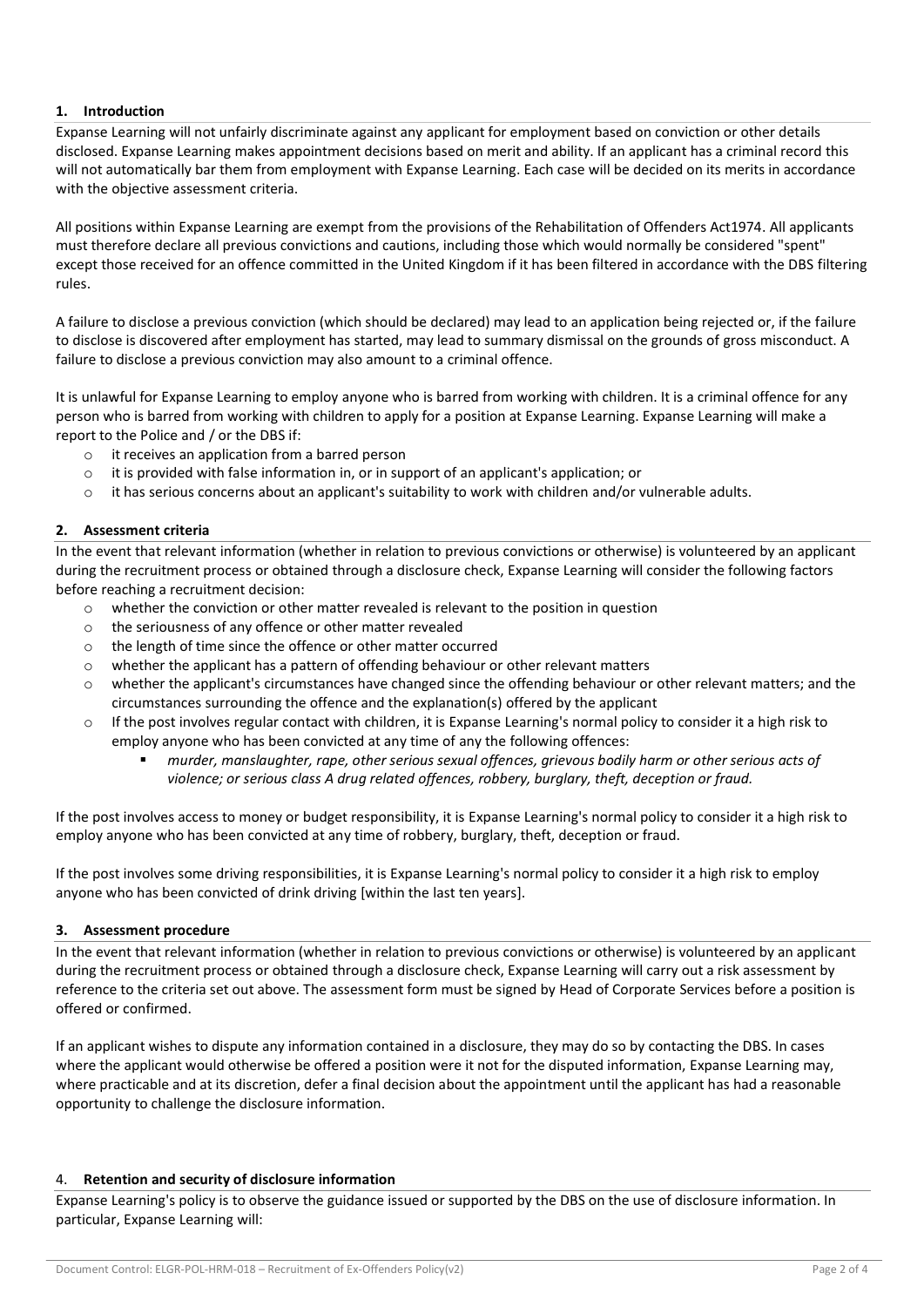- o store disclosure information and other confidential documents issued by the DBS in locked, non-portable storage containers, access to which will be restricted
- $\circ$  not retain disclosure information or any associated correspondence for longer than is necessary, and for a maximum of six months
- $\circ$  Expanse Learning will keep a record of the date of a disclosure, the name of the subject, the type of disclosure, the position in question, the unique number issued by the DBS and the recruitment decision taken
- o ensure that any disclosure information is destroyed by suitably secure means such as shredding; and prohibit the photocopying or scanning of any disclosure information without the express permission of the individual to whom the disclosure relates.

If a DBS Certificate reveals any convictions, the person concerned will be invited to attend an interview with the Head of Human Resources to discuss the conviction(s) and circumstances. Following this meeting a risk assessment will be carried out and a decision made and communicated back to the person concerned. For safer recruitment purposes, until this decision has been made the applicant should not commence employment.

## **Monitoring and Review**

The effectiveness of this policy will be reviewed annually.

| <b>Impact of non-compliance</b>                 |            |                 |                                                                                                     |            |                          |  |
|-------------------------------------------------|------------|-----------------|-----------------------------------------------------------------------------------------------------|------------|--------------------------|--|
| Staff:                                          |            |                 | Disciplinary action, Support, Action Plan                                                           |            |                          |  |
| Student:                                        |            |                 | Not applicable                                                                                      |            |                          |  |
| Legislation/organisational:                     |            |                 | statutory and non-regulated compliance. Prosecution, Staff Retention, Poor employee performance etc |            |                          |  |
| Compliance lead:                                |            |                 | Corporate Services                                                                                  |            |                          |  |
| <b>Policy Reference:</b>                        |            |                 | EGL-POL-HRM-010                                                                                     |            |                          |  |
| Version:                                        |            |                 | $\overline{2}$                                                                                      |            |                          |  |
| <b>Agreed policy location:</b>                  |            |                 | DatabridgeMIS                                                                                       |            |                          |  |
| Does the policy require Governor approval?      |            |                 | No                                                                                                  |            |                          |  |
| <b>Approval</b>                                 |            |                 |                                                                                                     |            |                          |  |
| <b>Prepared by</b>                              |            |                 | Approved by                                                                                         |            | <b>Counter Signatory</b> |  |
| <b>Scott Roberts</b>                            |            |                 | <b>Tony Brown</b>                                                                                   | Karl Wane  |                          |  |
| 01/09/2021                                      |            |                 | 01/09/2021                                                                                          | 01/09/2021 |                          |  |
|                                                 |            |                 |                                                                                                     |            |                          |  |
| <b>Head of Corporate Services</b>               |            |                 | CEO                                                                                                 |            | Director of College      |  |
| <b>Version Control</b>                          |            |                 |                                                                                                     |            |                          |  |
| <b>Version</b>                                  | Date       | <b>Revision</b> |                                                                                                     |            | <b>Review Date</b>       |  |
| $\mathbf{1}$                                    | 01/09/2020 | Policy Review   |                                                                                                     |            | 31/08/2021               |  |
| 01/09/2021<br>$\overline{2}$<br>Policy reviewed |            |                 |                                                                                                     |            | 31/08/2022               |  |
| 3                                               |            |                 |                                                                                                     |            |                          |  |
| 4                                               |            |                 |                                                                                                     |            |                          |  |
| 5                                               |            |                 |                                                                                                     |            |                          |  |